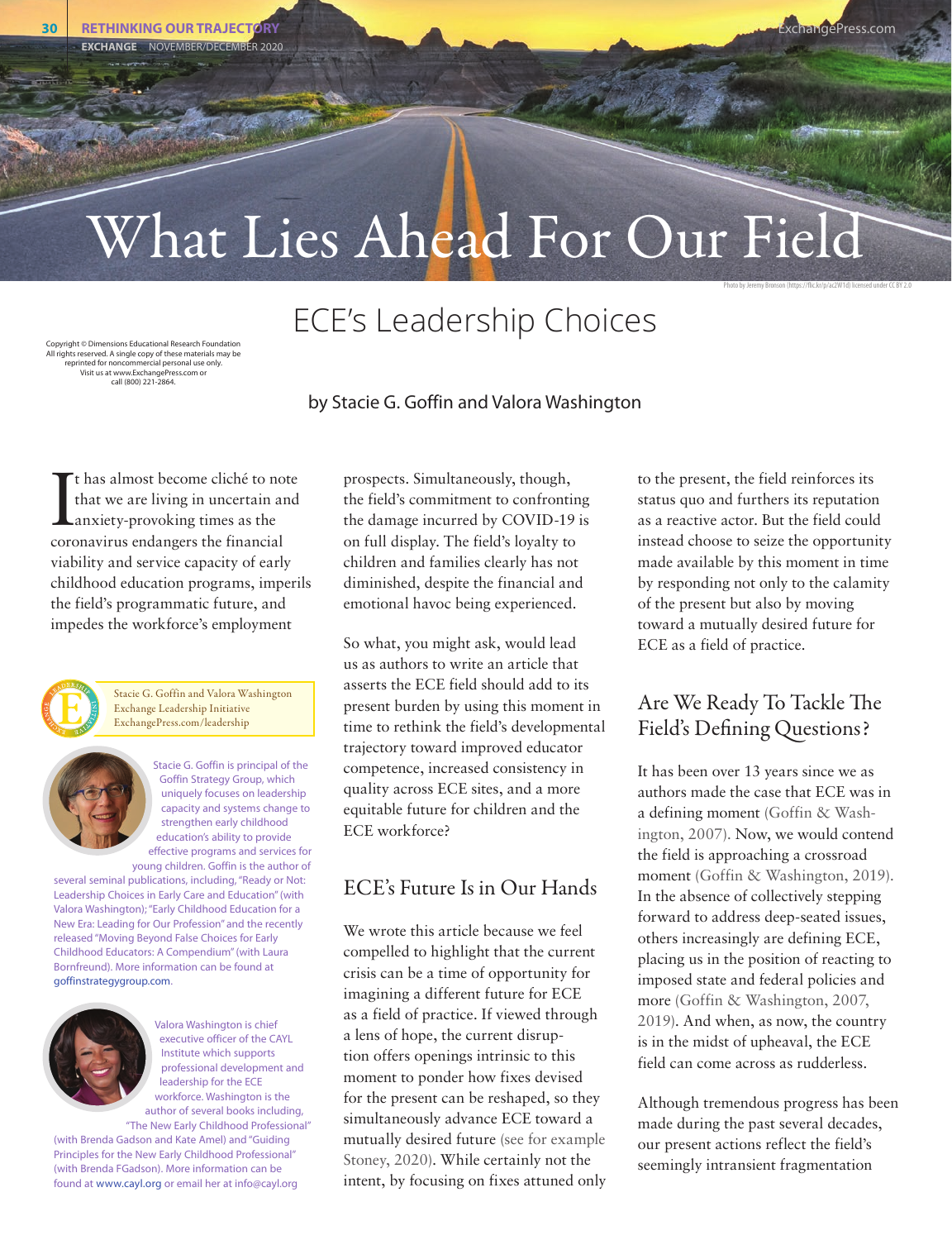**Adaptive work:** working a through a sustained period of disequilibrium during which people identify what cultural DNA to conserve and which to discard, and invent or discover the new cultural DNA that will enable those parts of the system to thrive anew.

Adapted from *The practice of adaptive leadership: Tools and tactics for changing your organization and the world* (2009). Heifetz, R, Grashow, A. , & Linksky, M. , p. 303. Boston: Harvard Business Press.

in terms of its delivery systems, preparation expectations, practice standards, public image, and practitioner compensation and benefits. The ECE field's lack of consensual answers to its field-defining questions inevitably informs this assessment. Its inability to answer the foundational question of "What binds early care and education as a field of practice?" hovers over the field (Goffin & Washington, 2019; Washington & Gadson, 2017). We are unable to even provide unified answers to foundational questions regarding:

- D The field's defining intent/purpose as a field of practice;
- D Its identity in regards to its distinguishing character, spirit, and moral fiber as a field of practice; and
- The shared obligations/duties and accountabilities that define ECE as a field of practice.

It matters more now more than ever to answer these questions, and our having not yet answered them has made the field's present challenges even more complex and pronounced. The field's limited movability on this front undermines the field's potential and hampers its ability to broaden its influence in the lives of children, families, and the ECE workforce. Continually making defining choices and decisions without having forged agreement on the field's purpose, identity, and accountabilities is diluting the field's impact.

#### Enlarging Our Toolkit to Advance ECE as a Field of Practice

Its systemic challenges oblige us as a field to move beyond fix-it approaches to address our challenges. Our toolkit for effecting change needs to be enlarged—and our bandwidth extended—to incorporate adaptive leadership work, work that is reliant upon a customized approach for effecting change aligned with the nature of the field's challenges.

Internal and external differences in values, beliefs, loyalties and desired outcomes help explain why adaptive challenges lack predetermined solutions (Heifetz, Grashow, Linsky, 2009; Kansas Leadership Center, 2015). This reality leads to the need to mobilize collective work revolving around differences and to being open to not-yet-recognized opportunities for moving toward a different future. In the absence of this mindset, though, it is not surprising that as authors we routinely get asked to answer the questions we are posing. But these "asks" presume an answer is available without doing the adaptive work demanded by the field's defining questions. Apparently hard to fathom is that if we provided answers, we would merely be offering personal points of view.

As discombobulated as it may make our questioners feel, adaptive work is in part founded on accepting that one person's answer, or even "answers" handed down from task forces and commissions, represent individual and/ or a convened group's point of view, even if open to the field's input. These prescribed viewpoints on the field's behalf may or may not align with those the ECE field would generate after coming together to unpack assumptions, work through differences (see for example Goffin & Bornfreund, 2020), and develop new ways of thinking about ECE as a field of practice.

This tendency to approach challenges as technical problems that others have the expertise to answer undermines the field's ability to create a different mindset. "Expert" answers currently are being sought from program administrators, state and national organizations, and state and federal elected officials. Yet each of us is learning in very concrete and personal ways that neat and quick-fix answers are not available.

# Gearing Up to the Challenge

As authors, we want to reiterate our earlier acknowledgement that we are in the midst of a pandemic that is irrevocably affecting the ECE field. We feel obliged, though, to also acknowledge that inevitably there will be "before and after" markers for COVID-19, and that ECE's defining challenges transcend these markers.

The longevity of ECE's enduring issues adds credence to our call for adaptive work and for leadership with the courage to think and act differently. In the absence of pre-existing answers to its challenges, those of us who associate with the ECE field are essential to the process of discovering answers.

If we were asked about the ECE field's readiness to make noteworthy progress during or after the pandemic in terms of advancing toward becoming a more respected, competent and appropriately